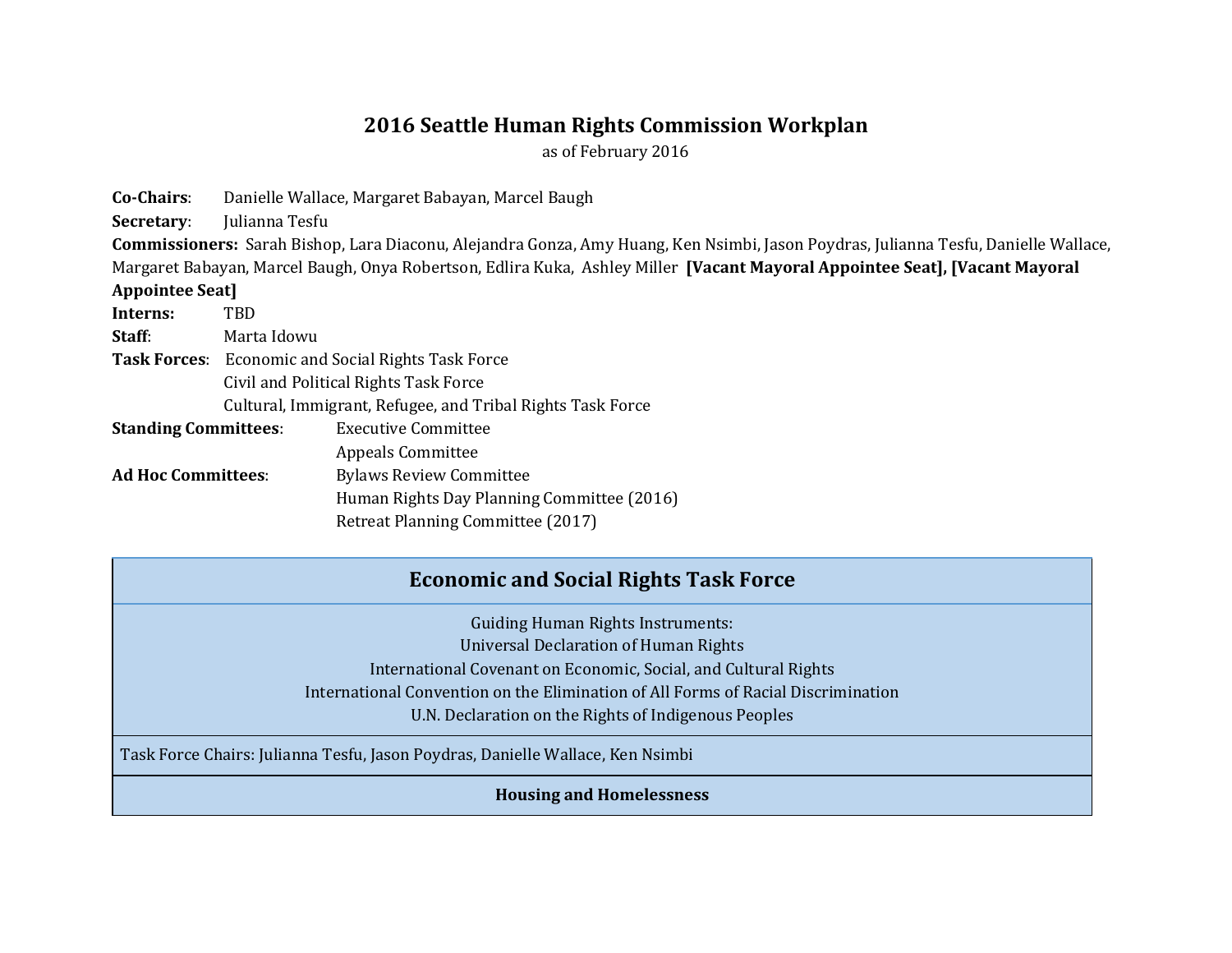| Goal: Promote the right to adequate and affordable housing.                                                                                                           |         |                                                                   |
|-----------------------------------------------------------------------------------------------------------------------------------------------------------------------|---------|-------------------------------------------------------------------|
| <b>Key Steps</b>                                                                                                                                                      | Qtr.    | <b>Task Force Leads</b>                                           |
| Monitor implementation of State of Emergency Provisions                                                                                                               | 1       | Jason Poydras, Julianna<br>Tesfu, Danielle Wallace                |
| Release human rights statement upon release of 2016 One Night Count in relation to<br>other events                                                                    | 1       | Danielle Wallace                                                  |
| Provide ongoing input relating to Ordinance relating to Source of Income-Based<br>Discrimination                                                                      | $1 - 2$ | Danielle Wallace                                                  |
| Monitor Mayor's implementation of Emergency Task Force on Unsheltered<br>Homelessness' recommendations                                                                | $1-4$   | Julianna Tesfu                                                    |
| Monitor and provide input regarding recommendations for safe parking and other<br>programs that address the basic needs and rights of people living in their vehicles | $1 - 2$ | Ken Nsimbi, Danielle<br>Wallace                                   |
| Monitor housing affordability policy and legislation                                                                                                                  | $1 - 4$ | Jason Poydras, Julianna<br>Tesfu, Danielle Wallace,<br>Ken Nsimbi |
| Provide public comment regarding human services and human rights during the city<br>budget process                                                                    | 4       | Jason Poydras, Julianna<br>Tesfu, Danielle Wallace,<br>Ken Nsimbi |
| <b>Public Health, Environment and Food Rights</b>                                                                                                                     |         |                                                                   |
| Goal: Raise awareness of the human right to health relating to the environment.                                                                                       |         |                                                                   |
| <b>Key Steps</b>                                                                                                                                                      | Qtr.    | <b>Task Force Leads</b>                                           |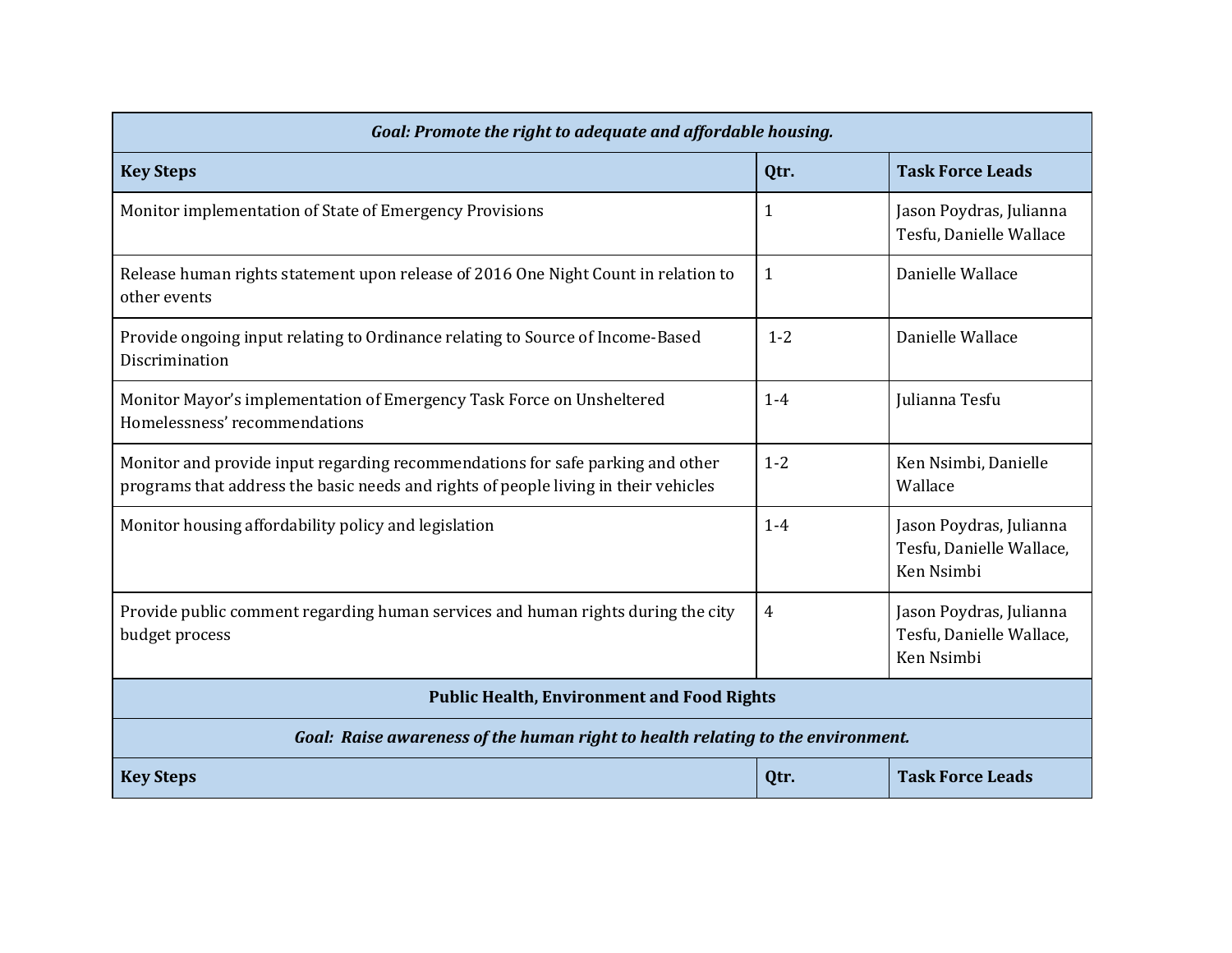| Track the City's Environmental Justice Initiative and seek opportunities for<br>involvement based on community concerns.              | $1 - 4$ | Ashley Miller                     |
|---------------------------------------------------------------------------------------------------------------------------------------|---------|-----------------------------------|
| Goal: Advance the right to subsistence, culture, and health                                                                           |         |                                   |
| Review newly-released state-led draft rule to update water quality standards for<br>toxics in Washington (human health criteria rule) |         | Margaret Babayan, Lara<br>Diaconu |
| Submit public comment that outlines human rights implications of draft rule                                                           | $1 - 2$ | Margaret Babayan, Lara<br>Diaconu |
| Participate in hearings and public workshops regarding new rule                                                                       | 2       | Margaret Babayan, Lara<br>Diaconu |

| <b>Civil and Political Rights Task Force</b>                                                                                                     |      |                         |
|--------------------------------------------------------------------------------------------------------------------------------------------------|------|-------------------------|
| <b>Guiding Human Rights Instruments:</b><br><b>Universal Declaration of Human Rights</b><br>International Covenant on Civil and Political Rights |      |                         |
|                                                                                                                                                  |      |                         |
| Task Force Chair: Onya Robertson<br>Task Force Members: Marcel Baugh, Ashley Miller, Lara Diaconu                                                |      |                         |
| <b>Goal 1: Reduce Barriers to Housing and Reentry</b>                                                                                            |      |                         |
| Plan                                                                                                                                             | Qtr. | <b>Task Force Leads</b> |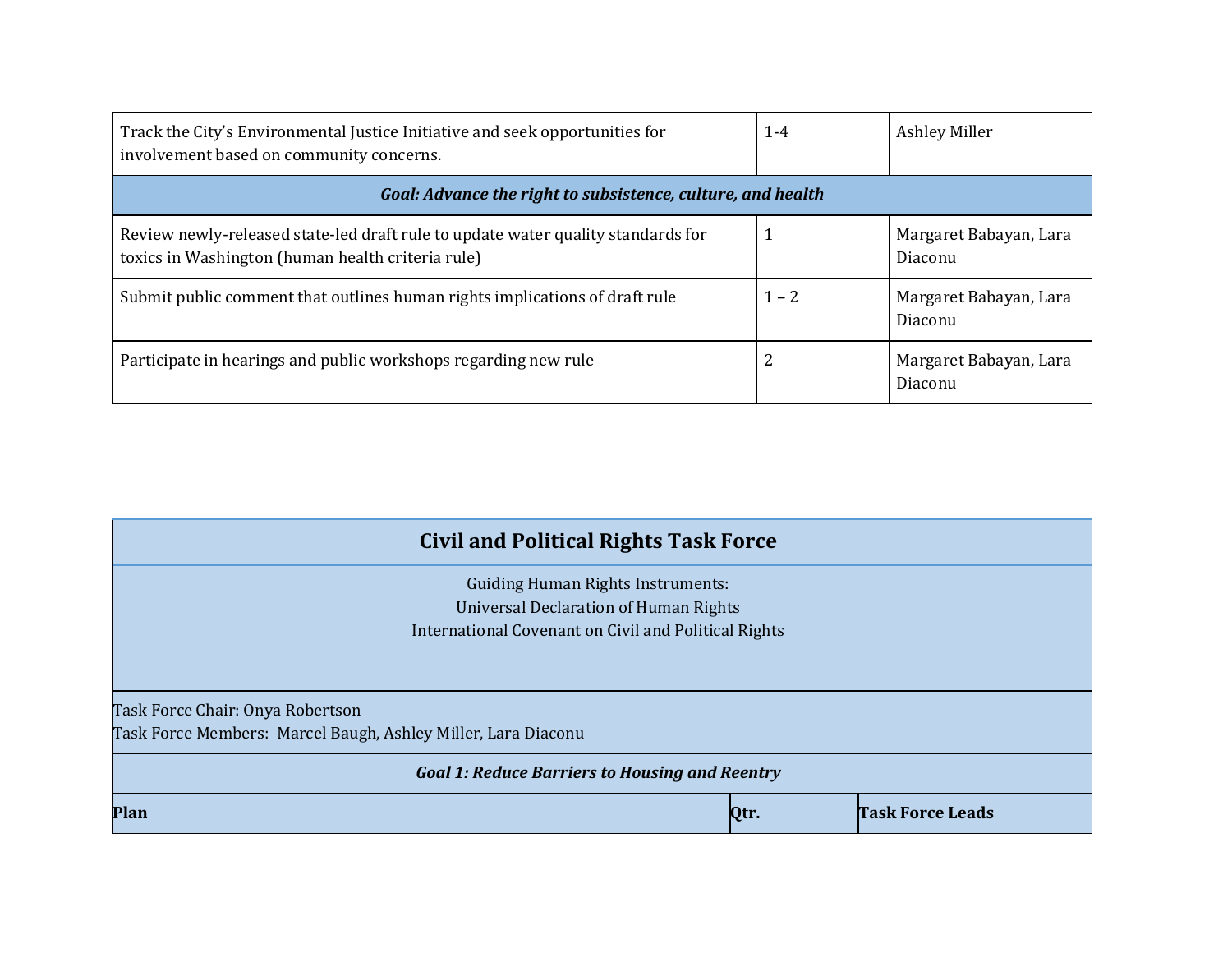| Participate in Fair Chance Housing Committee and work closely with stakeholders<br>to develop policy recommendations.                                                                                                                                        | 1-4                                    | Marcel Baugh                                                    |
|--------------------------------------------------------------------------------------------------------------------------------------------------------------------------------------------------------------------------------------------------------------|----------------------------------------|-----------------------------------------------------------------|
| Engage Seattle City Council members to advocate for initiatives developed by the<br>committee. Work with partners to build community support and momentum for<br>effort.                                                                                     | 1-4 depending<br>Committee<br>timeline |                                                                 |
| Goal 2: Keep SHRC engaged in Seattle's police reform process                                                                                                                                                                                                 |                                        |                                                                 |
| Plan                                                                                                                                                                                                                                                         | Qtr.                                   | <b>Task Force Leads</b>                                         |
| Meet with previous Commissioners, Community Police Commission (CPC)<br>members, members of the DOJ/SPD Consent Decree monitoring team, and other<br>stakeholders to build upon SHRC's past involvement in the police reform process                          |                                        | Onya Robertson, Marcel<br>Baugh, Ashley Miller, Lara<br>Diaconu |
| Continue to build relationships with both prominent and lesser heard community<br>stakeholders in the police reform process (including No New Jim Crow; Ending the<br>Prison Industrial Complex (EPIC); Washington Incarceration Stops Here (WISH);<br>etc.) | $1 - 4$                                |                                                                 |
| Attend community forums for CPC and monitoring landmarks                                                                                                                                                                                                     | 1-4                                    |                                                                 |
| Continue to draft response letters and recommendations for City Council members<br>and the general public informed by human rights                                                                                                                           | $1 - 4$                                |                                                                 |
| Stay abreast of developing law enforcement issues such as body worn cameras                                                                                                                                                                                  | 1-4                                    |                                                                 |

# **Cultural, Immigrant, Refugee, and Tribal Rights Task Force**

and other issues as they arise (including research, subscription to list-serves, and

reaching out to concerned community members)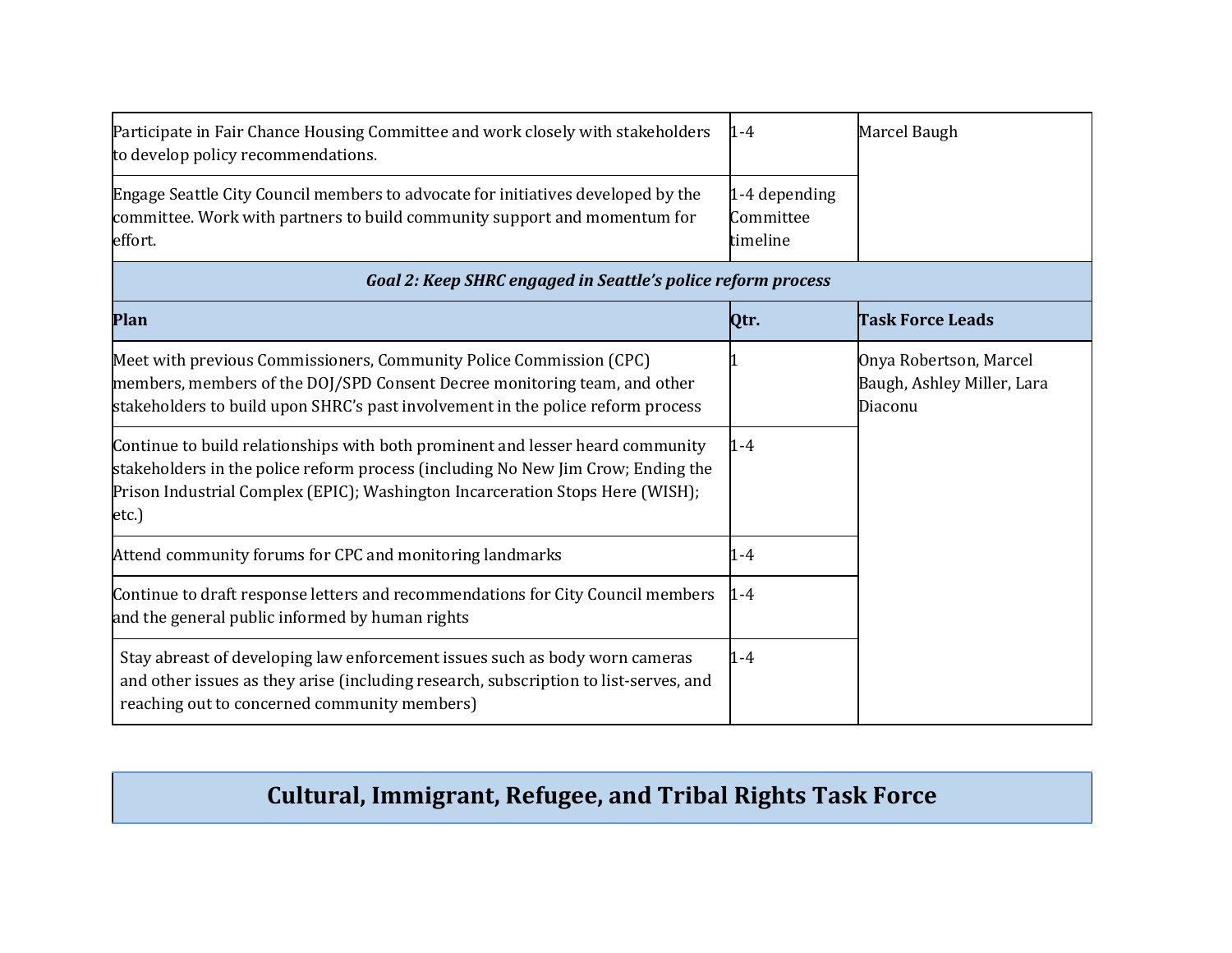Guiding Human Rights Instruments: Universal Declaration of Human Rights UN Declaration on the Rights of Indigenous Peoples International Convention on the Elimination of All Forms of Racial Discrimination International Covenant on Social Economic and Cultural Rights International Covenant on Civil and Political Rights Inter-American Commission on Human Rights 1951 Convention and 1967 Protocol Convention Against Torture and other Cruel, Inhuman, or Degrading Treatment or Punishment

Task Force Chair:

Task Force Members: Alejandra Gonza, Sarah Bishop, Amy Huang, Edlira Kuka, Margaret Babayan

### **Education**

#### *Goal: Reduce the School-to-Prison Pipeline by holding Seattle Public Schools accountable to end overly punitive and discriminatory school discipline practices*

Plan: Promote the implementation of positive behavior supports as alternative rather than severe practices

| <b>Key Steps</b>                                                                                                                                                                                                                           | Qtr.    | <b>Task Force Leads</b> |
|--------------------------------------------------------------------------------------------------------------------------------------------------------------------------------------------------------------------------------------------|---------|-------------------------|
| Collaborate with partners to implement appropriate discipline practices<br>Address disproportionate suspension and expulsion rates amongst students<br>of color<br>Engage in safe and effective school disciplinary policies and practices | $1 - 4$ | Sarah Bishop, Amy Huang |
| Advocate for appropriate training for school police and personnel in<br>implementing appropriate tactics<br>Advocate for student rights and family engagement                                                                              | $2 - 4$ | Amy Huang               |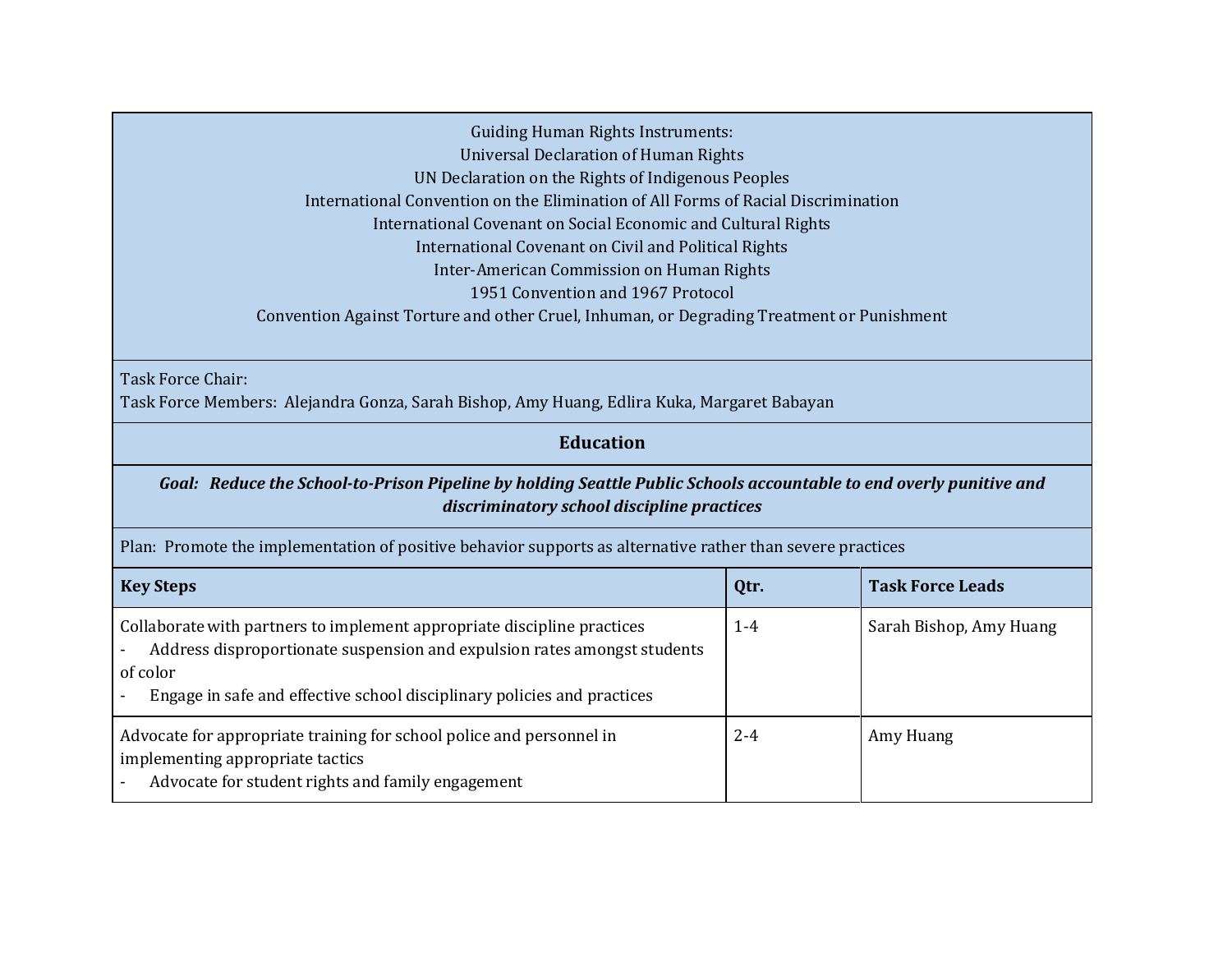| Advocate for the disaggregation of data on racial and ethnic disparities to<br>inform stronger policies and practices                           |          |                                                                    |
|-------------------------------------------------------------------------------------------------------------------------------------------------|----------|--------------------------------------------------------------------|
| Human Rights Advanced: Education, freedom from discrimination                                                                                   |          |                                                                    |
| <b>Immigrant and Refugee Detention</b>                                                                                                          |          |                                                                    |
| <b>Goal: End inhumane detention of immigrants and refugees</b>                                                                                  |          |                                                                    |
| <b>Key Steps</b>                                                                                                                                | Qtr. 1-4 | <b>Task Force Leads</b>                                            |
| Continue monitoring the treatment of detainees in Northwest Detention Center                                                                    | $1 - 4$  | Alejandra Gonza, Sarah<br>Bishop, Margaret Babayan,<br>Edlira Kuka |
| Communicate with the Department of Corrections to ensure the humane<br>treatment of detainees in private prison facilities in WA and nationally | $2 - 3$  | Alejandra Gonza, Sarah<br>Bishop, Margaret Babayan,<br>Edlira Kuka |
| Advocate for humane treatment of individuals impacted by targeted enforcement                                                                   | $1 - 4$  | Alejandra Gonza, Sarah<br>Bishop, Margaret Babayan,<br>Edlira Kuka |
| Human Rights Advanced: Freedom from torture, degrading, and inhumane treatment, right to safe asylum, access to medical care                    |          |                                                                    |
| <b>Human Trafficking</b>                                                                                                                        |          |                                                                    |
| <b>Goal: Prevent Human Trafficking in the supply chain</b>                                                                                      |          |                                                                    |
| <b>Key Steps</b>                                                                                                                                | Qtr. 1-4 | <b>Task Force Leads</b>                                            |
| Identify opportunities to prevent human trafficking in the supply chain of city<br>purchases                                                    | $1 - 2$  | Alejandra Gonza, Edlira<br>Kuka, Amy Huang                         |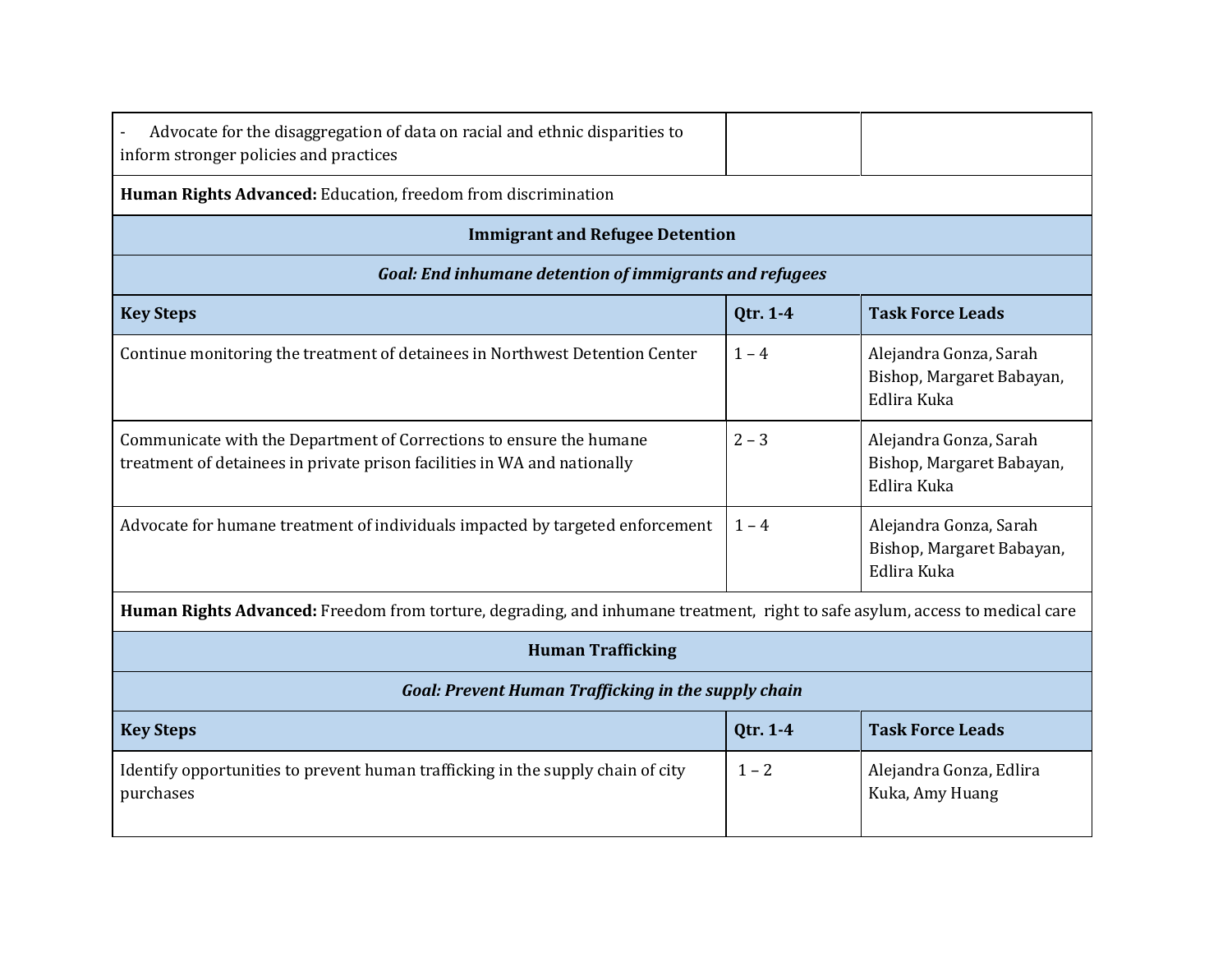| Collaborate with local and regional partners to support efforts to end human | $2 - 4$ | Alejandra Gonza, Edlira |
|------------------------------------------------------------------------------|---------|-------------------------|
| trafficking                                                                  |         | Kuka, Amy Huang         |

**Human Rights Advanced**: Implements the UN Guiding Principles on Business and Human Rights, prohibits forced labor, and advances workers' rights

| <b>Indigenous Rights</b>                                                                                                    |          |                           |
|-----------------------------------------------------------------------------------------------------------------------------|----------|---------------------------|
| <b>Goal 1: Support efforts for Duwamish Recognition</b>                                                                     |          |                           |
| <b>Key Steps</b>                                                                                                            | Qtr. 1-4 | <b>Task Force Leads</b>   |
| Collaborate with Duwamish Tribal leaders to support efforts for recognition                                                 | $1 - 4$  | Sarah Bishop, Edlira Kuka |
| Human Rights Advanced: Rights to culture, housing, healthcare, and education                                                |          |                           |
| Goal 2: Promote celebration of indigenous culture and history                                                               |          |                           |
| <b>Key Steps</b>                                                                                                            | Qtr: 1-4 | <b>Task Force Leads</b>   |
| Support planning of Indigenous Peoples' Day Seattle 2016 celebrations<br>Human Rights Advanced: Right to culture            | $2 - 3$  | Edlira Kuka               |
| <b>Freedom of Religious Practice</b>                                                                                        |          |                           |
| Goal: Analyze and advocate for policy change to prevent Islamophobia                                                        |          |                           |
| Build relationships with community partners, support their work, and respond<br>to community needs and action opportunities | $2 - 4$  | Sarah Bishop              |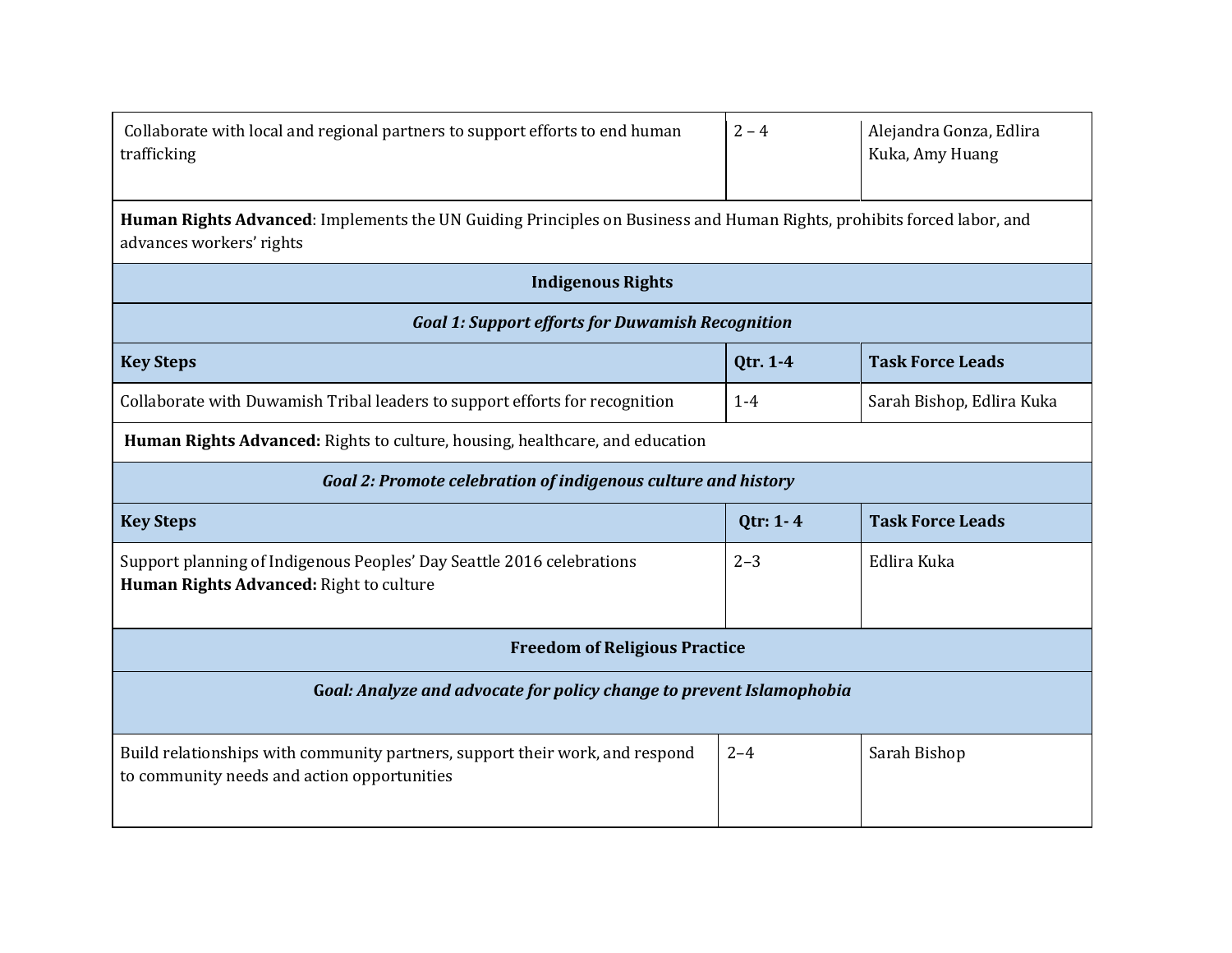| <b>Human Rights Advanced:</b> Right to religion, freedom from discrimination, right to culture |         |                                  |
|------------------------------------------------------------------------------------------------|---------|----------------------------------|
| <b>Refugee Rights</b>                                                                          |         |                                  |
| <b>Key Steps</b>                                                                               |         |                                  |
| Support and advocate for resettlement of refugees in Seattle and across WA                     | $2 - 4$ | Edlira Kuka, Margaret<br>Babayan |
| Advocate for research to support Seattle's refugee communities                                 | $2 - 4$ | Edlira Kuka, Margaret<br>Babayan |
|                                                                                                |         |                                  |

**Human Rights Advanced:** Rights to housing, education, asylum, freedom from discrimination, and all other rights as outlined in the 1951 Convention and 1967 Protocol relating to the Status of Refugees

| <b>Standing Committees</b>                                                                                                |      |                        |
|---------------------------------------------------------------------------------------------------------------------------|------|------------------------|
| <b>Executive Committee</b>                                                                                                |      |                        |
| Marcel Baugh, Danielle Wallace, Margaret Babayan, Julianna Tesfu                                                          |      |                        |
| <b>Appeals Committee</b>                                                                                                  |      |                        |
| Jason Poydras, Lara Diaconu                                                                                               |      |                        |
| Goal: Advance the rights of Seattle residents relating to their protections under City labor and fair housing ordinances. |      |                        |
| <b>Key Steps</b>                                                                                                          | Qtr. | <b>Task Force Lead</b> |
|                                                                                                                           |      |                        |